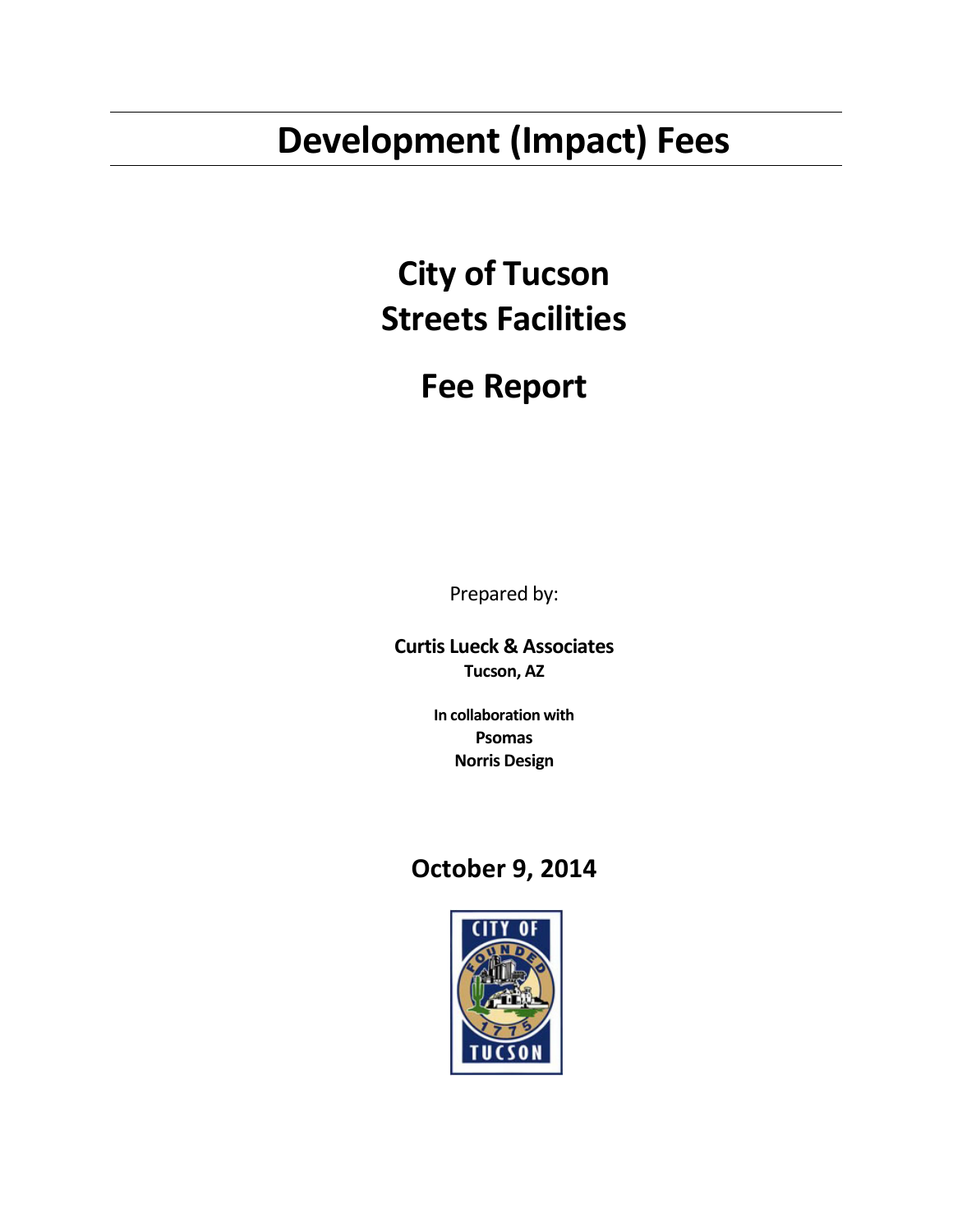#### **Introduction**

The City of Tucson collects development fees to offset some of the infrastructure costs associated with growth. The City currently charges fees for four public service categories: (1) streets facilities, (2) parks and recreational facilities, (3) police and (4) fire. In order to continue assessing and collecting the fees, the City must comply with Arizona Revised Statute ARS §9- 463.05, as amended. Consequently, the City is preparing new development fee studies, project lists, fee schedules, fee reports and a City ordinance.

The statute, which codifies Senate Bill 1525, includes major changes in development fee assessment procedures and programs. The statute limits the types of "necessary public services" which fees can fund. A municipality must develop two preliminary products prior to calculating the fees for each service category: a set of land use assumptions and an infrastructure improvements plan (IIP). These documents (the Land Use Assumptions report and four IIP reports) were adopted by the Mayor and Council on August 5, 2014. The adopted Streets Facilities IIP is hereby incorporated by reference.

The City has five service areas for streets improvements, as shown in Exhibit 1. This Development Fee Report identifies the development impact fees associated with projects in the Streets IIP.

#### **Streets Components and Fundable Improvements**

A list of streets improvements to be funded between 2016 and 2025 is shown in Exhibit 2, which corresponds with Exhibit 2 of the Streets IIP. The list includes projects in each of the five service areas. The total cost of improvements associated with new development is \$257,894,136. These components are eligible pursuant to the definition of necessary public services in A.R.S. §9-463.05 (T)(7)(e).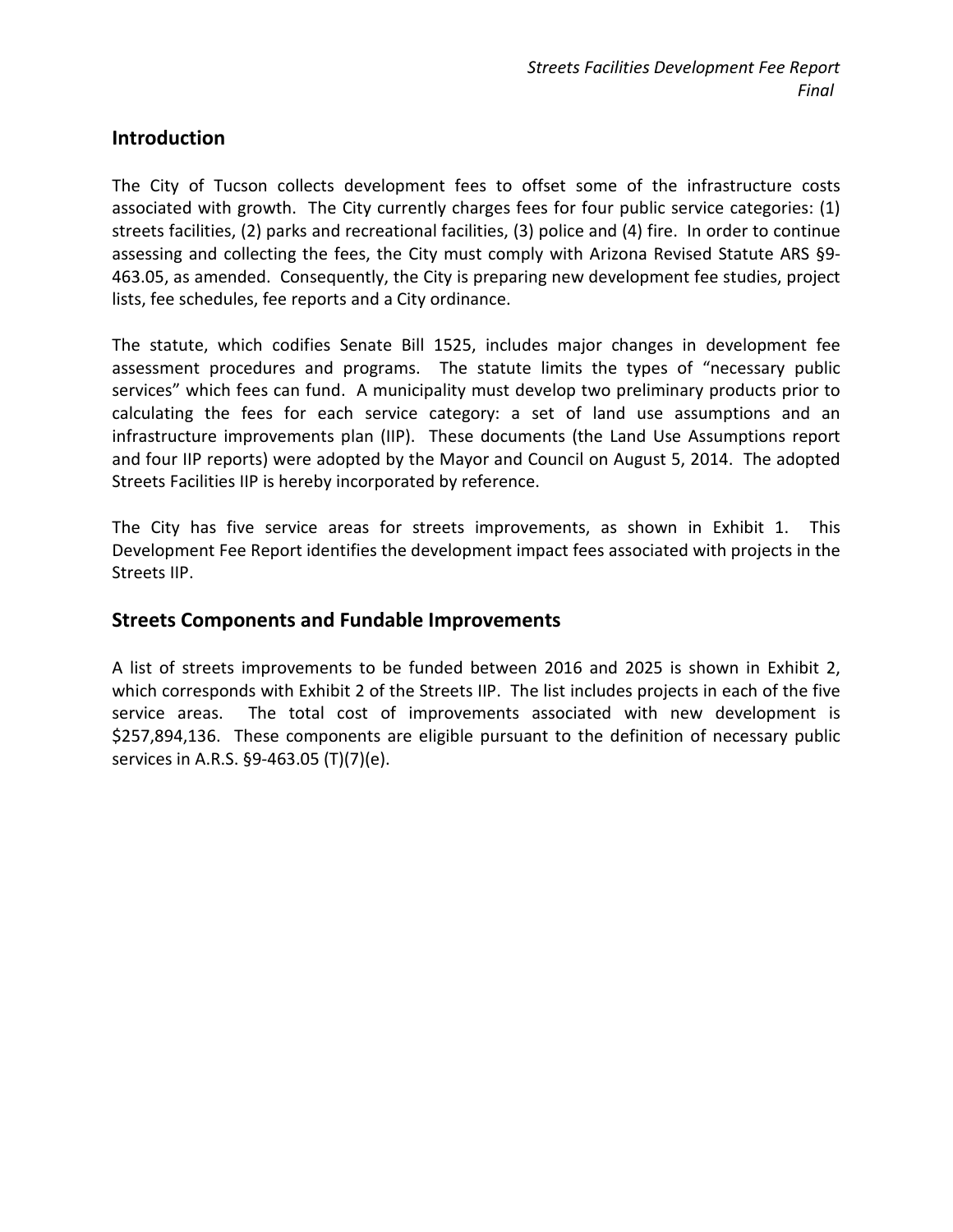

**Exhibit 1 Streets Facilities Service Areas**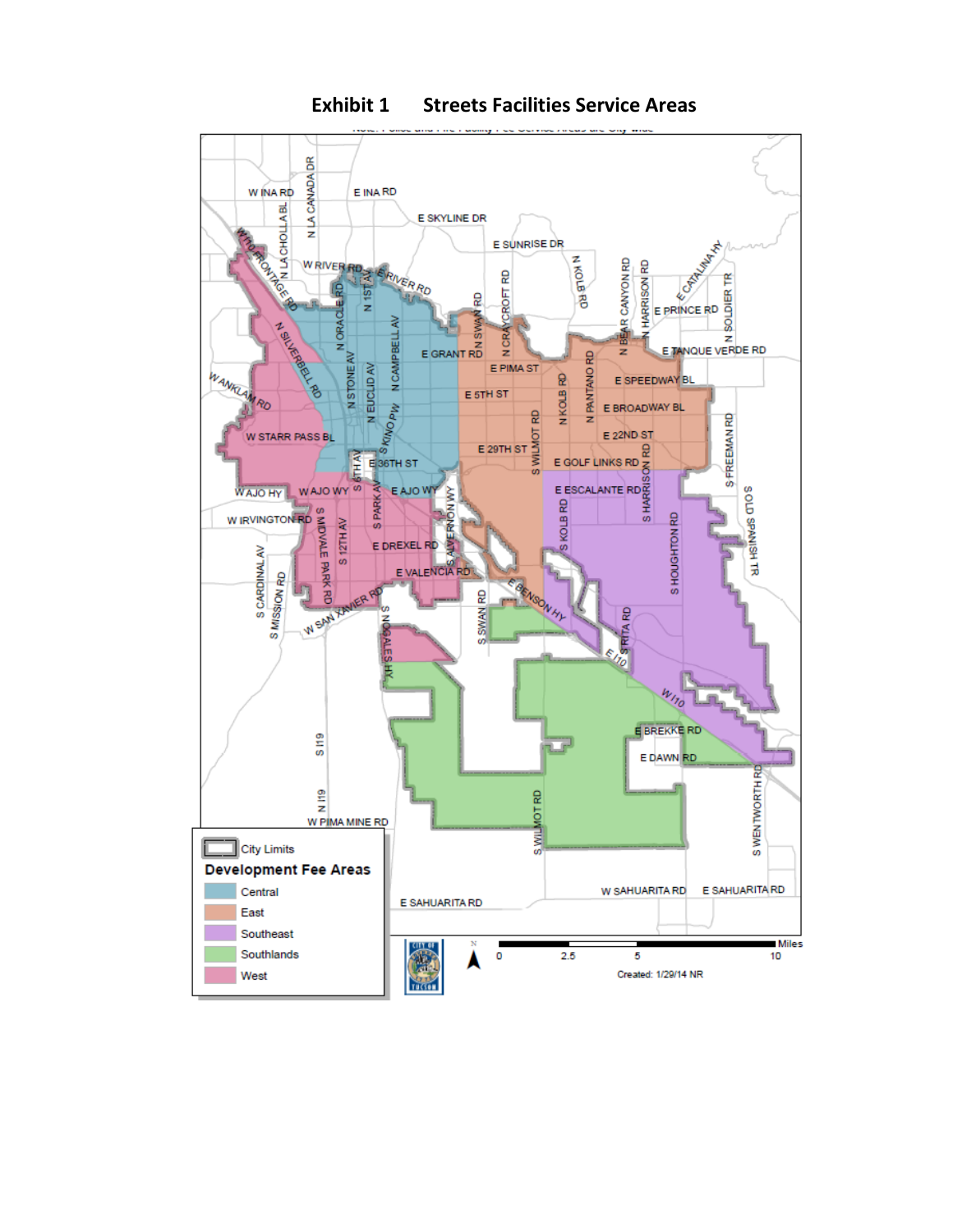|                                                                                 |                     |                             |                                                              |                           |                        |                                    |                                 |                                                 |                             |                                            | <b>Non-RTA Total</b>               | <b>Non-RTA Project</b>                            | <b>Total Attributed</b> |                                                                                                                                         |                                                                                                 |
|---------------------------------------------------------------------------------|---------------------|-----------------------------|--------------------------------------------------------------|---------------------------|------------------------|------------------------------------|---------------------------------|-------------------------------------------------|-----------------------------|--------------------------------------------|------------------------------------|---------------------------------------------------|-------------------------|-----------------------------------------------------------------------------------------------------------------------------------------|-------------------------------------------------------------------------------------------------|
| <b>Road Project</b>                                                             |                     | Limits                      | Project                                                      | # of<br>Existing<br>Lanes |                        | Length<br>Lanes (mi)/Units         | <b>New</b><br>capacity          | <b>New</b><br>sidewalk<br>lane-miles only miles | otal Project Cost<br>(RTA)  | <b>City Contribution</b><br>to RTA Project | <b>Project Cost</b><br>(Estimated) | <b>Cost (Attributed</b><br>to New<br>Development) | to New<br>Development   | Source                                                                                                                                  | <b>Notes</b>                                                                                    |
| 22nd Street                                                                     | $1 - 10$            | <b>Tucson Blvd</b>          | Widen from 4 lanes to 6                                      | 4                         | -6                     | 2.6                                | 5.2                             |                                                 | \$118,532,400               | \$3,000,000                                |                                    |                                                   | \$3,000,000             | <b>RTA</b>                                                                                                                              | Only City Contribution applied to Devel Fee Calc                                                |
| Broadway Boulevard                                                              | <b>Euclid Ave</b>   | Country Club Ro             | Widen from 5 lanes to 8                                      | $\mathbb{Z}$              |                        | 1.9                                | 7.6                             |                                                 | \$74,760,600                | \$3,000,000                                |                                    |                                                   | \$3,000,000             | <b>RTA</b>                                                                                                                              | Only City Contribution applied to Devel Fee Calc                                                |
| <b>First Avenue</b>                                                             | <b>River Rd</b>     | Grant Rd                    | Widen from 4 lanes to 6                                      | $\overline{4}$            | 6                      | 3.1                                | 6.2                             |                                                 | \$79,372,610                | \$3,000,000                                |                                    |                                                   | \$3,000,000             | <b>RTA</b>                                                                                                                              | Only City Contribution applied to Devel Fee Calc                                                |
| Grant Road                                                                      | Oracle Rd           | Swan Rd                     | Widen from 4 lanes to 6                                      | $\overline{4}$            | -6                     | 5.0                                | 10.0                            |                                                 | \$175,434,650               | \$6,000,000                                |                                    |                                                   | \$6,000,000             | <b>RTA</b>                                                                                                                              | Only City Contribution applied to Devel Fee Calc                                                |
| Country Club Road                                                               | Ft. Lowell Rd       | Prince Rd                   | Widen to 5 lanes, add sidewalks                              | $\overline{2}$            | 5                      | 0.5                                | 1.5                             |                                                 |                             |                                            | \$4,722,449                        | \$1,224,329                                       | \$1,224,329             | <b>RSR Cost Estimation</b>                                                                                                              | Based on ratio of increase in volume to increase in<br>capacity, 26% applied to new development |
| Campbell Avenue                                                                 | Grant Rd            | Ft. Lowell Rd               | Right turn lanes, bus pullouts<br>(will require ROW)         | 5                         | 5                      | 1.0                                |                                 |                                                 |                             |                                            | \$1,800,000                        | \$1,350,000                                       | \$1,350,000             | RTA Built Projects^, RSR Cost Estimation for ROW                                                                                        | 75% Applied to New Development                                                                  |
| Speedway Boulevard                                                              | Alvernon Wy         | Wilmot Rd                   | Sidewalks                                                    | $N/A$ $N/A$               |                        | 3.0                                |                                 | 6.0                                             |                             |                                            | \$3,000,000                        | \$2,250,000                                       | \$2,250,000             | Comparable Sidewalk Projects in TIP                                                                                                     | 75% Applied to New Development                                                                  |
| Speedway Boulevard                                                              | 4th Ave             | Park Ave                    | Sidewalks                                                    | N/A                       | N/A                    | 0.5                                |                                 | 1.0                                             |                             |                                            | \$500,000                          | \$375,000                                         | \$375,000               | Comparable Sidewalk Projects in TIP                                                                                                     | 75% Applied to New Development                                                                  |
| Stone Avenue                                                                    | Grant Rd            | Limberlost Dr               | Sidewalks                                                    | N/A                       | N/A                    | 2.3                                |                                 | 4.6                                             |                             |                                            | \$2,300,000                        | \$1,725,000                                       | \$1,725,000             | Comparable Sidewalk Projects in TIP                                                                                                     | 75% Applied to New Development                                                                  |
| t. Lowell Road                                                                  | <b>Euclid Ave</b>   | Oracle Rd                   | Sidewalks                                                    | N/A                       | N/A                    | 1.00                               |                                 | 2.0                                             |                             |                                            | \$1,000,000                        | \$750,000                                         | \$750,000               | Comparable Sidewalk Projects in TIP                                                                                                     | 75% Applied to New Development                                                                  |
| Campbell/Prince                                                                 |                     | Intersection                | Right turn lanes, bus pullouts<br>(will require ROW)         | N/A                       | N/A                    | N/A                                |                                 |                                                 |                             |                                            | \$2,500,000                        | \$1,875,000                                       | \$1,875,000             | RTA built projects<br>http://www.rtamobility.com/documents/intersectionsafetyu<br>pgradesscr.pdf) - average of 14 projects              | 75% Applied to New Development                                                                  |
| Alvernon/Ft. Lowell                                                             |                     | Intersection                | Right turn lanes, bus pullouts                               | N/A                       | N/A                    | N/A                                |                                 |                                                 |                             |                                            | \$2,500,000                        | \$1,875,000                                       | \$1,875,000             | RTA built projects<br>http://www.rtamobility.com/documents/intersectionsafetyu<br>pgradesscr.pdf) - average of 14 projects              | 75% Applied to New Development                                                                  |
| Modern Streetcar Line<br><b>Extension (In-Pavement</b><br>Components, Proposed) |                     | UMC to Tohono T'adai Center | <b>Streetcar Line Extension</b><br>(Proposed)                |                           |                        | 4.7                                |                                 |                                                 | \$188,000,000<br>(Proposed) | \$28,000,000                               |                                    |                                                   | \$28,000,000            | <b>CLA</b>                                                                                                                              | 15% Applied to New Development                                                                  |
| <b>Bus Pullout Program</b>                                                      |                     | 19 Locations*               | New bus pullouts                                             | N/A                       | N/A                    | 19                                 |                                 |                                                 |                             |                                            | \$2,850,000                        | \$2,137,500                                       | \$2,137,500             | RTA built projects<br>(http://www.rtamobility.com/documents/pdfs/RTACART/2013<br>/RTACART-2013-07-31-Presentation-BusPulloutReport.pdf) | 75% Applied to New Development                                                                  |
|                                                                                 |                     |                             |                                                              |                           |                        | <b>Central Benefit Area Totals</b> |                                 |                                                 | \$448,100,260               | \$43,000,000                               | \$21.172.449                       | \$13,561,829                                      | \$56,561,829            |                                                                                                                                         |                                                                                                 |
| Silverbell Road                                                                 | Ina Rd              | Grant Rd                    | Widen from 2 lanes to 4                                      | $\overline{2}$            | $\boldsymbol{\Lambda}$ | 7.6                                | 15.2                            |                                                 | \$61,955,610                | \$8,000,000                                |                                    |                                                   | \$8,000,000             | <b>RTA</b>                                                                                                                              | Only City Contribution applied to Devel Fee Calc                                                |
| <b>Sunset Road</b>                                                              | Silverbell Rd       | I-10/River Rd               | New 3-lane roadway                                           | N/A                       |                        | 0.9                                | 2.7                             |                                                 | \$39,062,010                | \$5,000,000                                |                                    |                                                   | \$5,000,000             | <b>RTA</b>                                                                                                                              | Only City Contribution applied to Devel Fee Calc                                                |
| <b>Grant Road</b>                                                               | Silverbell Rd       | $1-10$                      | Widen from 4 lanes to 6                                      | $\overline{4}$            | 6                      | 1.4                                | 2.8                             |                                                 |                             |                                            | \$11,760,000                       | \$4,014,739                                       | \$4,014,739             | <b>COT Staff</b>                                                                                                                        | Based on ratio of increase in volume to increase in<br>capacity, 34% applied to new development |
| Ironwood Hill                                                                   | Shannon             | Silverbell Rd               | Widen from 2 lanes to 4,<br>includes 1 HAWK                  | $\overline{2}$            |                        |                                    | $\overline{\phantom{a}}$        |                                                 |                             |                                            | \$15,000,000                       | \$5,508,078                                       | \$5,508,078             | <b>COT Staff</b>                                                                                                                        | Based on ratio of increase in volume to increase in<br>capacity, 37% applied to new development |
| Ajo Way                                                                         | Park Ave            | <b>Mission Rd</b>           | Right turn lanes, bus pullouts,<br>sidewalks, access control | N/A                       | N/A                    | 2.0                                |                                 | 4.0                                             |                             |                                            | \$4,550,000                        | \$3,412,500                                       | \$3,412,500             | RTA Built Projects^                                                                                                                     | Excludes Holiday Isle to 16th Street<br>75% Applied to New Development                          |
| <b>Irvington Road</b>                                                           | <b>Mission Rd</b>   | $I - 19$                    | Right turn lanes, bus pullouts,<br>sidewalks, access control | N/A                       | N/A                    | 1.3                                |                                 | 2.6                                             |                             |                                            | \$2,950,000                        | \$2,212,500                                       | \$2,212,500             | RTA Built Projects^                                                                                                                     | 75% Applied to New Development                                                                  |
| 12th Avenue                                                                     | Ajo Wy              | Drexel Rd                   | Right turn lanes, bus pullouts,<br>sidewalks, access control | N/A                       | N/A                    | 2.0                                |                                 | 4.0                                             |                             |                                            | \$4,250,000                        | \$3,187,500                                       | \$3,187,500             | RTA Built Projects^                                                                                                                     | 75% Applied to New Development                                                                  |
| Campbell Avenue                                                                 | <b>Irvington Rd</b> | Valencia Rd                 | 2 HAWKs, pedestrian refuges                                  | N/A                       | N/A                    | N/A                                |                                 |                                                 |                             |                                            | \$400,000                          | \$300,000                                         | \$300,000               | <b>COT Staff</b>                                                                                                                        | 75% Applied to New Development                                                                  |
| Park Avenue                                                                     | <b>Irvington Rd</b> | Valencia Rd                 | <b>Bus pullouts</b>                                          | $N/A$ $N/A$               |                        | N/A                                |                                 |                                                 |                             |                                            | \$500,000                          | \$375,000                                         | \$375,000               | <b>COT Staff</b>                                                                                                                        | 75% Applied to New Development                                                                  |
| <b>Drexel Road</b>                                                              | 12th Ave            | Campbell Ave                | Curb, sidewalk, bike lanes                                   | N/A                       | N/A                    | 2.0                                |                                 | 4.0                                             |                             |                                            | \$5,080,000                        | \$3,810,000                                       | \$3,810,000             | RSR per mile costs plus sidewalk costs                                                                                                  | 75% Applied to New Development                                                                  |
|                                                                                 |                     |                             |                                                              |                           |                        |                                    | <b>West Benefit Area Totals</b> |                                                 | \$101.017.620               | \$13,000,000                               | \$44,490,000                       | \$22,820,318                                      | \$35,820,318            |                                                                                                                                         |                                                                                                 |

# **Exhibit 2 Necessary Streets Facilities for Existing and New Development**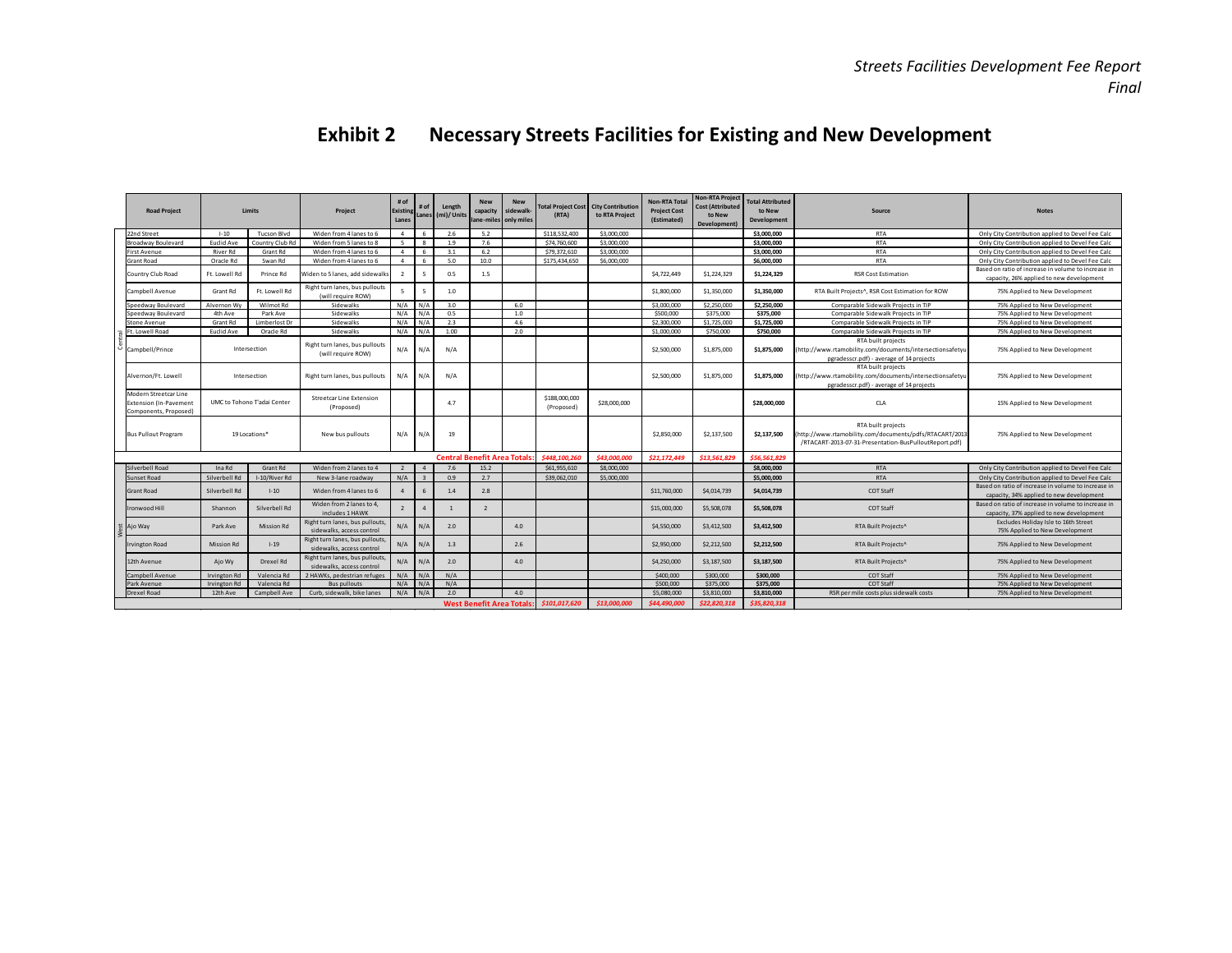## **Exhibit 2 (continued) Necessary Streets Facilities for Existing and New Development**

| <b>Road Project</b>                  |                    | Limits                     | Project                                        | # of<br>Existing<br>Lanes | # of<br>Lanes  | Length<br>(mi)/ Units                 | <b>New</b><br>capacity<br>lane-miles only miles | <b>New</b><br>sidewalk | <b>Total Project Cost</b><br>(RTA) | <b>City Contribution</b><br>to RTA Project | <b>Total Project</b><br><b>Cost (Estimated)</b> | <b>Project Cost</b><br>(Attributed to<br><b>New</b><br>Development) |               | Source                                          | <b>Notes</b>                                                                                                              |
|--------------------------------------|--------------------|----------------------------|------------------------------------------------|---------------------------|----------------|---------------------------------------|-------------------------------------------------|------------------------|------------------------------------|--------------------------------------------|-------------------------------------------------|---------------------------------------------------------------------|---------------|-------------------------------------------------|---------------------------------------------------------------------------------------------------------------------------|
| 2nd Street                           | Camino Seco        | Old Spanish Tr             | Widen from 2 lanes to 4                        | $\overline{2}$            | $\overline{a}$ | 1.2                                   | 2.4                                             |                        |                                    |                                            |                                                 |                                                                     | \$3,000,000   | <b>RTA</b>                                      | Only City Contribution applied to Devel Fee Calc                                                                          |
| 22nd Street                          | Old Spanish Tr     | Houghton Rd                | Widen from 2 lanes to 3                        | $\overline{2}$            | $\overline{3}$ | 0.8                                   | 0.8                                             |                        | \$15,144,000                       | \$3,000,000                                |                                                 |                                                                     | \$0           | <b>RTA</b>                                      | Only City Contribution applied to Devel Fee Calc                                                                          |
| roadway Boulevard                    | Camino Seco        | Houghton Rd                | Widen from 3 lanes to 4                        | $\overline{\mathbf{3}}$   | $\overline{4}$ | 2.0                                   | 2.0                                             |                        | \$16,086,800                       | \$3,000,000                                |                                                 |                                                                     | \$3,000,000   | <b>RTA</b>                                      | Only City Contribution applied to Devel Fee Calc                                                                          |
| Houghton Road                        | Golf Links Rd      | Tanque Verde Rd            | Widen from 2 lanes to 4                        | $\overline{2}$            | 4              | 4.1                                   | 8.2                                             |                        | \$62,290,133                       | \$5,676,923                                |                                                 |                                                                     | \$5,676,923   | <b>RTA</b>                                      | Cost of Houghton Road project is \$197,505,300. This<br>represents proportional cost based on length (4.1 of 13<br>miles) |
| peedway Boulevard                    | Camino Seco        | Houghton Rd                | Widen from 2/3 lanes to 4                      | 2/3                       | 4              | 2.0                                   | 4.0                                             |                        | \$17,127,000                       | \$3,000,000                                |                                                 |                                                                     | \$3,000,000   | <b>RTA</b>                                      | Only City Contribution applied to Devel Fee Calc                                                                          |
| alencia Road                         | Alvernon Wy        | Kolb Rd                    | Widen from 4 lanes to 6                        | $\sim$                    | 6              | 4.3                                   | 8.6                                             |                        | \$51,124,970                       | \$5,676,923                                |                                                 |                                                                     | \$5,676,923   | <b>RTA</b>                                      | Only City Contribution applied to Devel Fee Calc                                                                          |
| Camino Seco                          | Wrightstown Rd     | Speedway Blvd              | Widen from 2 lanes to 4                        | $\overline{2}$            | 4              | 0.6                                   | 1.2                                             |                        |                                    |                                            | \$5,000,000                                     | \$993,803                                                           | \$993,803     | COT Staff                                       | Based on ratio of increase in volume to increase in<br>capacity, 20% applied to new development                           |
| Pantano Road                         | 22nd St            | Golf Links Rd              | Sidewalks                                      | N/A                       | N/A            | 1.3                                   |                                                 | 2.6                    |                                    |                                            | \$1,300,000                                     | \$975,000                                                           | \$975,000     | <b>RTA Built Projects</b>                       | 75% Applied to New Development                                                                                            |
| 2nd Street                           | Alvernon Wy        | Wilmot Rd                  | Sidewalks                                      | N/A                       | N/A            | 3.0                                   |                                                 | 6.0                    |                                    |                                            | \$3,000,000                                     | \$2,250,000                                                         | \$2,250,000   | <b>RTA Built Projects</b>                       | 75% Applied to New Development                                                                                            |
| <b>Nilmot Road</b>                   | 22nd St            | Speedway Blvd              | Sidewalks, 2 HAWKs                             | N/A                       | N/A            | 2.0                                   |                                                 | 4.0                    |                                    |                                            | \$2,240,000                                     | \$1,680,000                                                         | \$1,680,000   | <b>RTA Built Projects</b>                       | 75% Applied to New Development                                                                                            |
| peedway Boulevard                    | Alvernon Wy        | Wilmot Rd                  | Sidewalks with ROW                             | N/A                       | N/A            | 3.0                                   |                                                 | 6.0                    |                                    |                                            | \$4,500,000                                     | \$3,375,000                                                         | \$3,375,000   | RTA Built Projects, RSR Cost Estimation for ROW | 75% Applied to New Development                                                                                            |
| tosemont Boulevard                   | Speedway Blvd      | Broadway Blvd              | Right turn lanes, sidewalks, 2<br><b>HAWKs</b> | $\overline{3}$            | ٩              | 1.0                                   |                                                 | 2.0                    |                                    |                                            | \$2,350,000                                     | \$1,762,500                                                         | \$1,762,500   | RTA Built Projects <sup>*</sup>                 | 75% Applied to New Development                                                                                            |
| ima Street                           | Alvernon Wy        | Swan Rd                    | Sidewalks                                      | N/A                       | N/A            | 1.0                                   |                                                 | 2.0                    |                                    |                                            | \$1,000,000                                     | \$750,000                                                           | \$750,000     | <b>RTA Built Projects</b>                       | 75% Applied to New Development                                                                                            |
| Speedway<br>Boulevard/Craycroft Road |                    | Intersection               | Intersection Improvements                      | N/A                       | N/A            | N/A                                   |                                                 |                        |                                    |                                            | \$5,000,000                                     | \$3,750,000                                                         | \$3,750,000   | COT Staff                                       | 75% Applied to New Development                                                                                            |
| Speedway<br>Boulevard/Swan Road      |                    | Intersection               | Intersection Improvements                      | N/A                       | N/A            | N/A                                   |                                                 |                        |                                    |                                            | \$5,000,000                                     | \$3,750,000                                                         | \$3,750,000   | COT Staff                                       | 75% Applied to New Development                                                                                            |
| Golf Links Road/Swan<br>beot         |                    | Intersection               | Intersection Improvements                      | N/A                       | N/A            | N/A                                   |                                                 |                        |                                    |                                            | \$5,000,000                                     | \$3,750,000                                                         | \$3,750,000   | COT Staff                                       | 75% Applied to New Development                                                                                            |
| River Road/Craycroft Road            |                    | Intersection               | Intersection Improvements                      | N/A                       | N/A            | N/A                                   |                                                 |                        |                                    |                                            | \$1,000,000                                     | \$750,000                                                           | \$750,000     | COT Staff                                       | 75% Applied to New Development                                                                                            |
| troadway<br>oulevard/Pantano Road    |                    | Intersection               | Intersection Improvements                      | N/A                       | N/A            | N/A                                   |                                                 |                        |                                    |                                            | \$5,000,000                                     | \$3,750,000                                                         | \$3,750,000   | COT Staff                                       | 75% Applied to New Development                                                                                            |
| sus Pullout Program                  |                    | 20 Locations*              | New bus pullouts                               | N/A                       | N/A            | 20                                    |                                                 |                        |                                    |                                            | \$3,000,000                                     | \$2,250,000                                                         | \$2,250,000   | <b>RTA Built Projects</b>                       | 75% Applied to New Development                                                                                            |
|                                      |                    |                            |                                                |                           |                |                                       | <b>East Benefit Area Totals</b>                 |                        | \$161,772.903                      | \$20,353,846                               | \$43,390,000                                    | \$29,786,303                                                        | \$50,140,149  |                                                 |                                                                                                                           |
| loughton Road                        | $1-10$             | Old Vail Rd                | Widen from 2 lanes to 4                        | $\overline{2}$            | $\overline{a}$ | 1.8                                   | 3.6                                             |                        | \$135,215,167                      | \$12,323,077                               |                                                 |                                                                     | \$12,323,077  | <b>RTA</b>                                      | Cost of Houghton Road project is \$197,505,300. This<br>epresents proportional cost based on length (8.9 of 13            |
| oughton Road                         | Old Vail Rd        | Golf Links Rd              | Widen from 2 lanes to 6                        | $\overline{2}$            | 6              | $7.2$                                 | 28.8                                            |                        |                                    |                                            |                                                 |                                                                     |               | <b>RTA</b>                                      | miles).                                                                                                                   |
| alencia Road                         | Kolb <sub>Rd</sub> | Houghton Rd                | Widen from 2 lanes to 6                        | $\overline{2}$            | 6              | 4.6                                   | 18.4                                            |                        | \$38,251,000                       | \$5,000,000                                |                                                 |                                                                     | \$5,000,000   | <b>RTA</b>                                      | Only City Contribution applied to Devel Fee Calc                                                                          |
| oorman Road                          | <b>Houghton Rd</b> | Valencia Rd                | New 4-lane roadway                             | $7***$                    | $\Lambda$      | 2.0                                   | 6.7                                             |                        |                                    |                                            | \$12,595,455                                    | \$12,595,455                                                        | \$12,595,455  | COT Staff                                       | All Applied to new development                                                                                            |
| alencia Road                         | Houghton Rd        | City Limits                | New 4-lane roadway                             | N/A                       | 4              | 2.0                                   | 8.0                                             |                        |                                    |                                            | \$12,303,136                                    | \$7,449,447                                                         | \$7,449,447   | <b>Designer Cost Estimate</b>                   | Only City Contribution applied to Devel Fee Calc                                                                          |
| Val Vista                            | Valencia Rd        | Mary Ann<br>Cleveland Wy   | New 4-lane roadway                             | N/A                       | $\mathfrak{a}$ | 4.5                                   | 18.0                                            |                        |                                    |                                            | \$29,922,955                                    | \$29,922,955                                                        | \$29,922,955  |                                                 | All Applied to new development                                                                                            |
| ita Road                             | Houghton Rd        | Val Vista                  | New 4-lane roadway                             | N/A                       | $\overline{a}$ | 2.5                                   | 10.0                                            |                        |                                    |                                            | \$18,722,727                                    | \$18,722,727                                                        | \$18,722,727  |                                                 | All Applied to new development                                                                                            |
| Old Vail Road                        | Rita Road          | <b>Houghton Rd</b>         | Widen from 2 lanes to 4                        | $\overline{2}$            | $\overline{a}$ | 1.6                                   | 3.2                                             |                        |                                    |                                            | \$8,960,000                                     | \$4,823,996                                                         | \$4,823,996   |                                                 | Based on ratio of increase in volume to increase in<br>capacity, 54% applied to new development                           |
| Mary Ann Cleveland Way               | Houghton Rd        | City Limits                | Widen from 2 lanes to 4                        | $\overline{2}$            | $\mathfrak{a}$ | 3.0                                   | 6.0                                             |                        |                                    |                                            | \$16,800,000                                    | \$8,980,237                                                         | \$8,980,237   |                                                 | Based on ratio of increase in volume to increase in<br>capacity, 44% applied to new development                           |
| rvington Road                        | Pantano Rd         | Camino Seco                | Widen from 2 lanes to 4                        | $\overline{2}$            | $\mathfrak{a}$ | 2.0                                   | 4.0                                             |                        |                                    |                                            | \$11,200,000                                    | \$3,267,122                                                         | \$3,267,122   |                                                 | Based on ratio of increase in volume to increase in<br>capacity, 29% applied to new development                           |
| Irvington Road                       | Camino Seco        | Houghton Rd                | Widen from 2 lanes to 4                        | $\overline{2}$            | $\overline{a}$ | 2.0                                   | 4.0                                             |                        |                                    |                                            | \$11,200,000                                    | \$5,986,825                                                         | \$5,986,825   |                                                 | Based on ratio of increase in volume to increase in<br>capacity, 53% applied to new development                           |
|                                      |                    |                            |                                                |                           |                | <b>Southeast Benefit Area Totals</b>  |                                                 |                        | \$173,466,167                      | \$17.323.077                               | \$121.704.272                                   | \$91,748,764                                                        | \$109.071.841 |                                                 |                                                                                                                           |
| Wilmot Road                          | $1 - 10$           | End of Road (1.5<br>Miles) | Widen from 2 lanes to 4                        | $\overline{2}$            | 4              | 1.5                                   | 3.0                                             |                        |                                    |                                            | \$8,400,000                                     | \$6,300,000                                                         | \$6,300,000   | COT Staff                                       | 75% Applied to new development                                                                                            |
|                                      |                    |                            |                                                |                           |                | <b>Southlands Benefit Area Totals</b> |                                                 |                        | SO <sub>2</sub>                    | SO                                         | \$8,400,000                                     | \$6.300.000                                                         | \$6,300,000   |                                                 |                                                                                                                           |
| *See Appendix for list of locations  |                    |                            |                                                |                           |                | <b>TOTALS</b>                         | 194.12                                          | 50.80                  | \$1,072,356,950                    | \$93.676.923                               | \$239,156,721                                   | \$164,217,213                                                       | \$257,894,136 |                                                 |                                                                                                                           |

\*\*Poorman Rd is currently paved from Houghton Rd approximately 3,500 feet east ^Right turn lane cost was estimated based on bus pullout costs due to similar project type.

**New Dev Cost = \$257,894,136**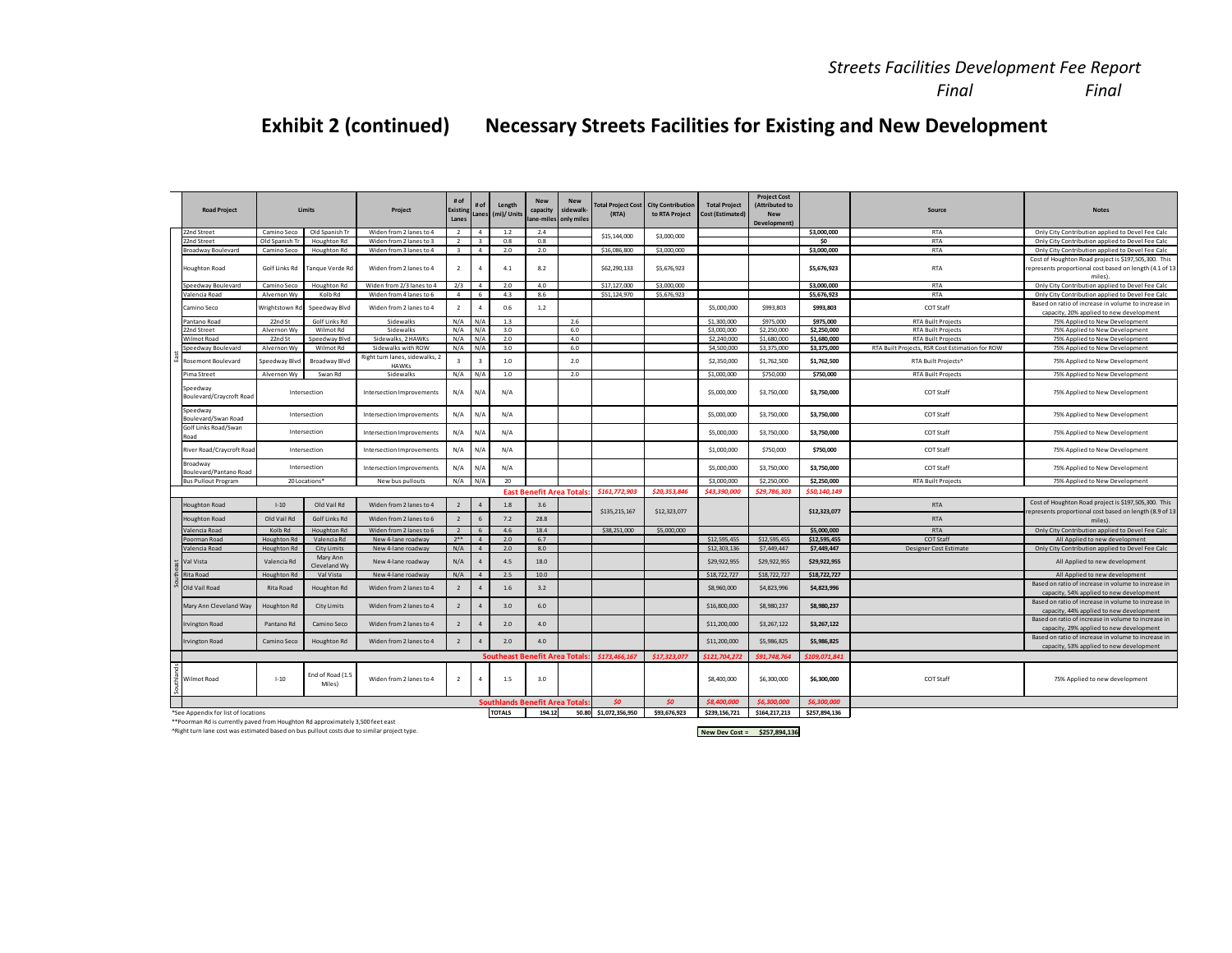#### **Development Fees for Streets Facilities**

The analysis of recommended fees for the various land use categories, as applied to the five service areas, takes into consideration several factors. These include the trip generation rates, percent of primary trips, length of travel on the major collector/arterial system, and the current expected cost of roadway capacity. These factors are inherent in the summary matrix provided in Exhibit 3, which defines the fees for each land use. This table also includes credits for the Regional Transportation Authority sales tax (RTA) and HURF, as appropriate, which were detailed in the Streets Facilities IIP.

LOS D is the typical standard for urban areas. As discussed in the Streets IIP, the existing system performance varies by service area. Continuing to provide the existing LOS B and C in the West, Southeast, and Southlands areas would result in a significantly higher fee than the average fee calculated for LOS D performance. Exhibit 4 shows the implications of maintaining the existing LOS in those areas. The fee estimates in the table are based on cost per lane-mile of arterial capacity at LOS D, factored by the ratio of arterial capacity at LOS C and LOS B. As indicated, fees would more than double in the West and Southeast areas, and triple in the Southlands area.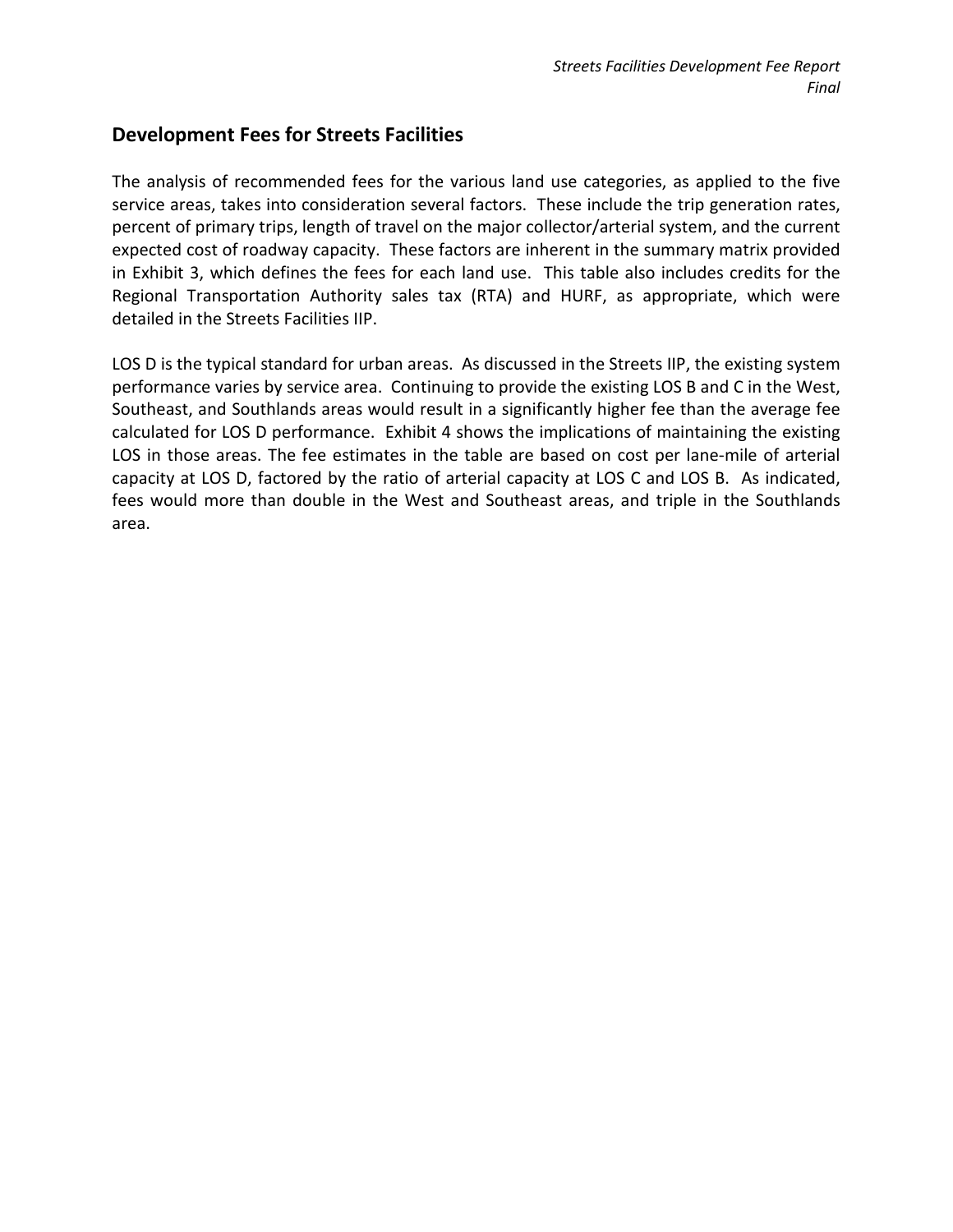### **Exhibit 3 Derivation of Fees**

|                           |               |                                                             |                                      |                                                 |                                               | <b>Offsets</b>     |                   |                                                |
|---------------------------|---------------|-------------------------------------------------------------|--------------------------------------|-------------------------------------------------|-----------------------------------------------|--------------------|-------------------|------------------------------------------------|
| <b>Land Use Category</b>  | Unit          | Gross Fees (based  <br>on SFR)* All<br><b>Service Areas</b> | <b>SU<sub>s</sub></b><br>per<br>Unit | Residential/Non<br><b>Residential</b><br>Factor | <b>Net Fees</b><br>prior to<br><b>Offsets</b> | <b>HURF Credit</b> | <b>RTA Credit</b> | <b>Base Fees** All Service</b><br><b>Areas</b> |
| Residential               |               |                                                             |                                      |                                                 |                                               |                    |                   |                                                |
| Single Family Residential | Dwelling Unit | \$9,496                                                     | 1.0                                  | 65%                                             | \$6,173                                       | \$156              | \$326             | \$5,691                                        |
| Condo/Townhouse           | Dwelling Unit | \$9,496                                                     | 0.7                                  | 65%                                             | \$4,321                                       | \$109              | \$153             | \$4,059                                        |
| Multi-Family/Apartment    | Dwelling Unit | \$9,496                                                     | 0.6                                  | 65%                                             | \$3,704                                       | \$94               | \$153             | \$3,457                                        |
| Non Residential           |               |                                                             |                                      |                                                 |                                               |                    |                   |                                                |
| Retail                    | 1000 sf       | \$9,496                                                     | 2.0                                  | 35%                                             | \$6,647                                       | \$0                | \$140             | \$6,507                                        |
| Office                    | $1000$ sf     | \$9,496                                                     | 1.2                                  | 35%                                             | \$3,988                                       | \$0                | \$191             | \$3,797                                        |
| Industrial                | $1000$ sf     | \$9,496                                                     | 0.3                                  | 35%                                             | \$997                                         | \$0                | \$191             | \$806                                          |

\*Gross fees are the impact fees before res/non-res factors and RTA and HURF credits are applied

\*\*Base fees are the raw fees after applying the RTA and HURF credits.

Gross Fees based on \$1,400,000 per lane mile; 8,000 vehicles per lane-mile per day (Capacity at LOS D); and thus, \$175 per vehicle mile travelled (VMT) For a single family unit, the trip rate is 9.52 trips/day, average trip length is 9.5 miles, with 60% travel on the arterial network.

The product of the Cost/VMT, trip rate, trip length, and arterial travel results in a gross fee of \$9496.20 per single family residential unit.

SU per unit and residential/non-residential factors are applied to calulate net fees. Subtracting offsets results in recommended base fees.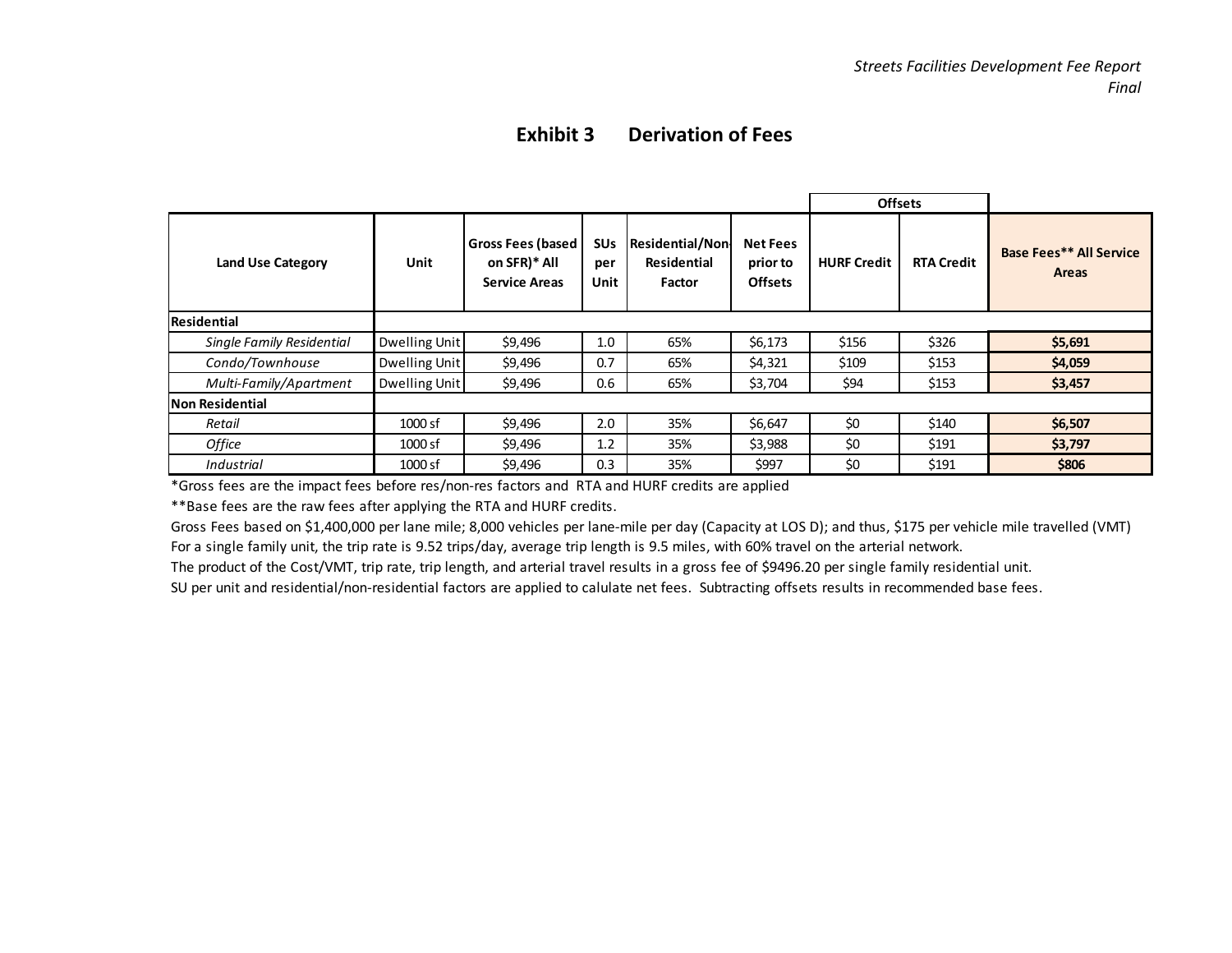| <b>Service Area</b> | <b>Proposed Streets Fee</b><br>with LOS D (per SU) | <b>Existing</b><br><b>LOS</b> | <b>Estimated Fee With</b><br><b>Current LOS (per SU)</b> | Increase (Per SU) |
|---------------------|----------------------------------------------------|-------------------------------|----------------------------------------------------------|-------------------|
| Central             | \$5,691                                            | D                             | \$5,691                                                  | \$0               |
| West                | \$5,691                                            | C                             | \$12,716                                                 | \$7,025           |
| East                | \$5,691                                            | D                             | \$5,691                                                  | \$0               |
| Southeast           | \$5,691                                            | C                             | \$12,716                                                 | \$7,025           |
| South Lands         | \$5,691                                            | B                             | \$18,439                                                 | \$12,748          |

### **Exhibit 4 Fee by Benefit Area and LOS Standard**

The recommended development fee for single family residences is \$5,691 for each service area. The recommended fees for other uses are proportional to their relative intensity and allowable credits.

The fees for specific land uses shall be determined by the City utilizing the land use intensity factors contained in the fee tables, i.e., number of dwelling units or 1000s of square feet of non-residential building area. Portions of a development that do not generate traffic impacts may be excluded from the calculation of fees at the discretion of the City. Examples of such ancillary uses include maintenance and storage facilities on a golf course or an outdoor car wash at an auto dealership.

The Streets Facilities development impact fees, including the fee schedule, are provided in Exhibit 5. The top table shows the full fees adopted by the Mayor and Council. In some cases the fees in the top table are more than the initial phase-in fees, which are shown in the bottom table. The phase-in fees are effective beginning December 23, 2014. Fees are expected to increase to the full adopted fee on July 1, 2016.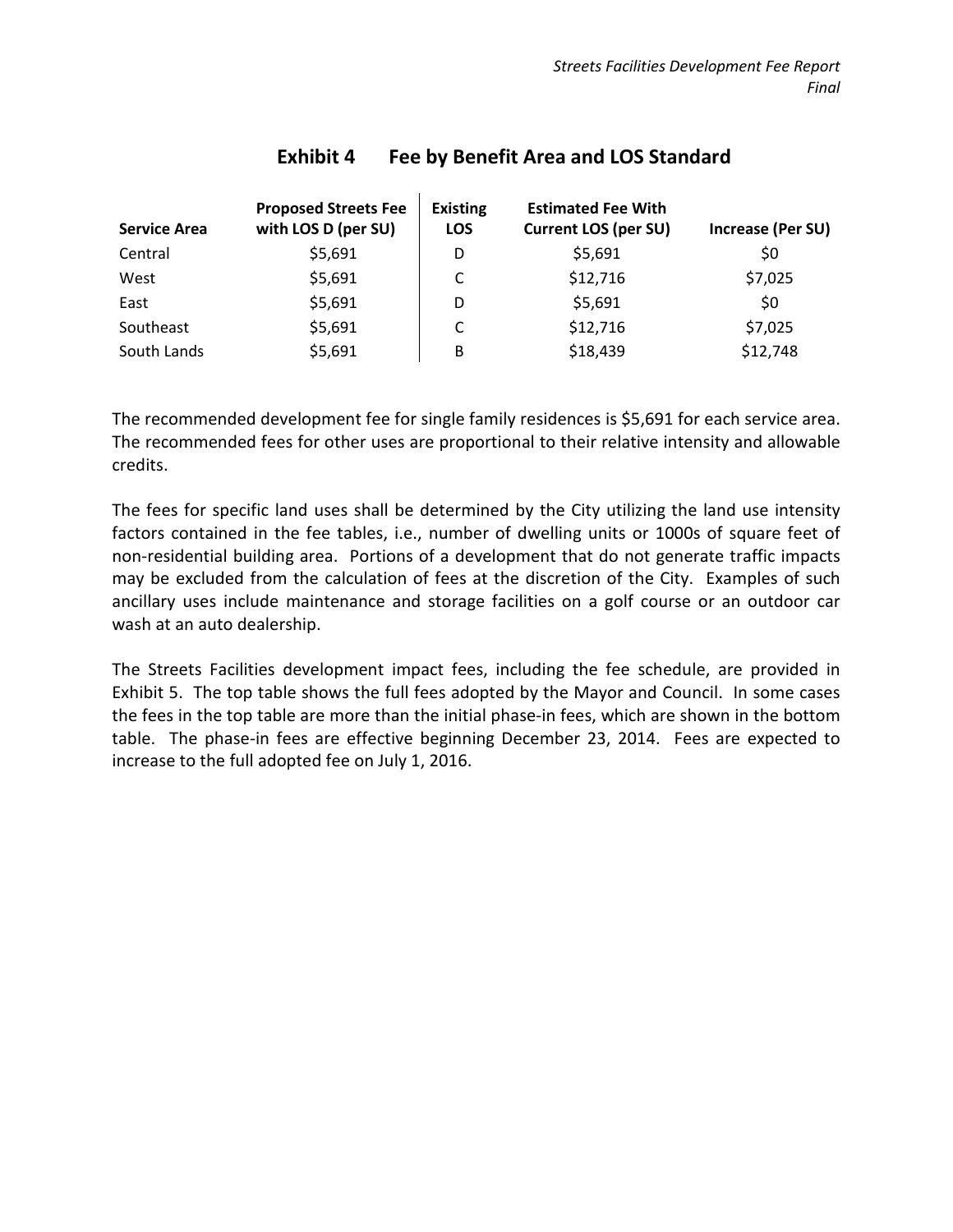## **Exhibit 5 Fees for Streets Facilities**

## STREETS DEVELOPMENT IMPACT FEES **– Adopted**

| <b>RESIDENTIAL LAND USES</b>                                            | <b>Fees per Residential Unit</b>       |
|-------------------------------------------------------------------------|----------------------------------------|
| Single-Family Residential<br>Condo/Townhomes<br>Multi-Family/Apartments | \$5,691<br>\$4,059<br>\$3,457          |
|                                                                         |                                        |
| <b>NON-RESIDENTIAL LAND USES</b>                                        | Fees per 1000 sq. ft. of Building Area |

Note: The table above does not include an administrative fee.